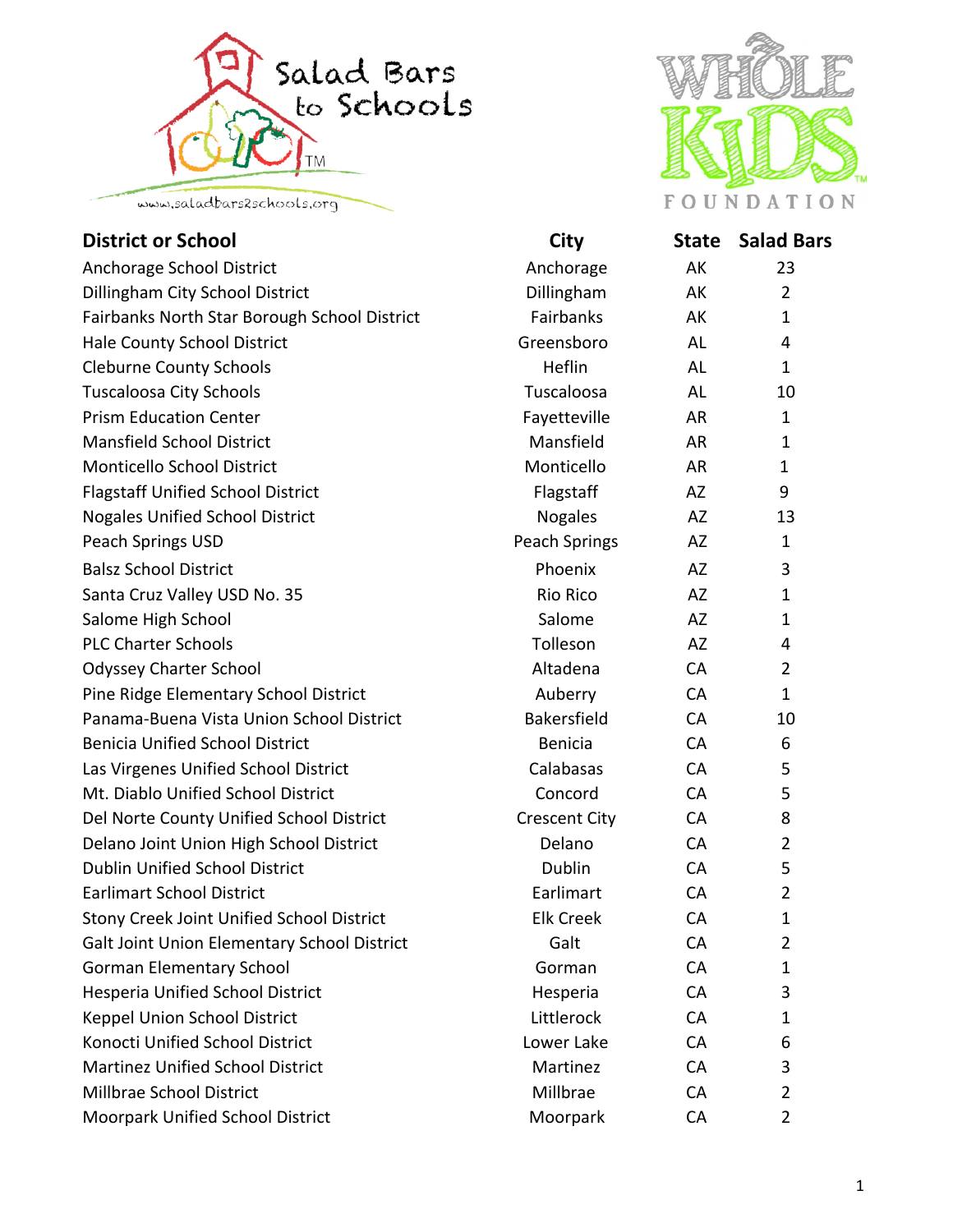



| Napa Valley Unified School District          | Napa                 | <b>CA</b> | 10             |
|----------------------------------------------|----------------------|-----------|----------------|
| <b>Twin Rivers USD</b>                       | North Highlands      | <b>CA</b> | 14             |
| <b>Calvin Crest Conferences</b>              | Oakhurst             | CA        | 1              |
| <b>Vista Unified School District</b>         | Oceanside            | <b>CA</b> | 1              |
| <b>Rio School District</b>                   | Oxnard               | <b>CA</b> | 8              |
| Pescadero Elementary School                  | Pescadero            | CA        | 1              |
| Southern Kern Unified School Disrict         | Rosamond             | CA        | 4              |
| <b>Rosemead School District</b>              | Rosemead             | <b>CA</b> | $\mathbf{1}$   |
| <b>Elk Grove Unified School District</b>     | Sacramento           | CA        | 3              |
| Sacramento City Unified School District      | Sacramento           | <b>CA</b> | $\overline{2}$ |
| San Diego Unified School District            | San Diego            | <b>CA</b> | 21             |
| San Mateo-Foster City School District        | San Mateo            | <b>CA</b> | 1              |
| Santa Monica-Malibu Unified School District  | Santa Monica         | <b>CA</b> | 2              |
| <b>Soledad Unified School District</b>       | Soledad              | <b>CA</b> | 6              |
| <b>El Monte Union HS District</b>            | South El Monte       | CA        | 6              |
| Conejo Valley Unified School District        | <b>Thousand Oaks</b> | <b>CA</b> | 21             |
| <b>Tahoe Truckee Unified School District</b> | Truckee              | <b>CA</b> | 10             |
| <b>Tustin Unified School District</b>        | Tustin               | CA        | $\overline{2}$ |
| <b>Upland Unified School District</b>        | Upland               | CA        | 5              |
| <b>West Covina Unified School District</b>   | <b>West Covina</b>   | <b>CA</b> | $\overline{2}$ |
| <b>Inland Leaders Charter School</b>         | Yucaipa              | <b>CA</b> | $\mathbf{1}$   |
| El Monte City School District                | El Monte             | CA        | 11             |
| <b>Mapleton School District</b>              | Aurora               | CO        | $\mathbf{1}$   |
| <b>Bennett School District 29J</b>           | <b>Bennett</b>       | CO        | $\overline{2}$ |
| Sierra Grande School District R-30           | <b>Blanca</b>        | CO        | 1              |
| <b>Boulder Valley School District</b>        | <b>Boulder</b>       | CO        | 16             |
| <b>Boulder Valley School District</b>        | <b>Boulder</b>       | CO        | 5              |
| <b>Bromley East Charter School</b>           | <b>Brighton</b>      | CO        | $\mathbf{1}$   |
| Douglas County School District               | <b>Castle Rock</b>   | CO        | 22             |
| <b>Mapleton Public Schools</b>               | Denver               | $\rm CO$  | 8              |
| Durango School District                      | Durango              | CO        | 3              |
| Arriba-Flagler CSD #20                       | Flagler              | $\rm CO$  | $\mathbf{1}$   |
| Morgan County school District Re-3           | Fort Morgan          | <b>CO</b> | 4              |
| Pueblo City Schools                          | Pueblo               | CO        | 12             |
| Weld Re-4 School District                    | Windsor              | $\rm CO$  | $\mathbf{1}$   |
| Ansonia Public Schools                       | Ansonia              | <b>CT</b> | 3              |
| <b>Coventry and Andover Public Schools</b>   | Coventry             | <b>CT</b> | $\overline{2}$ |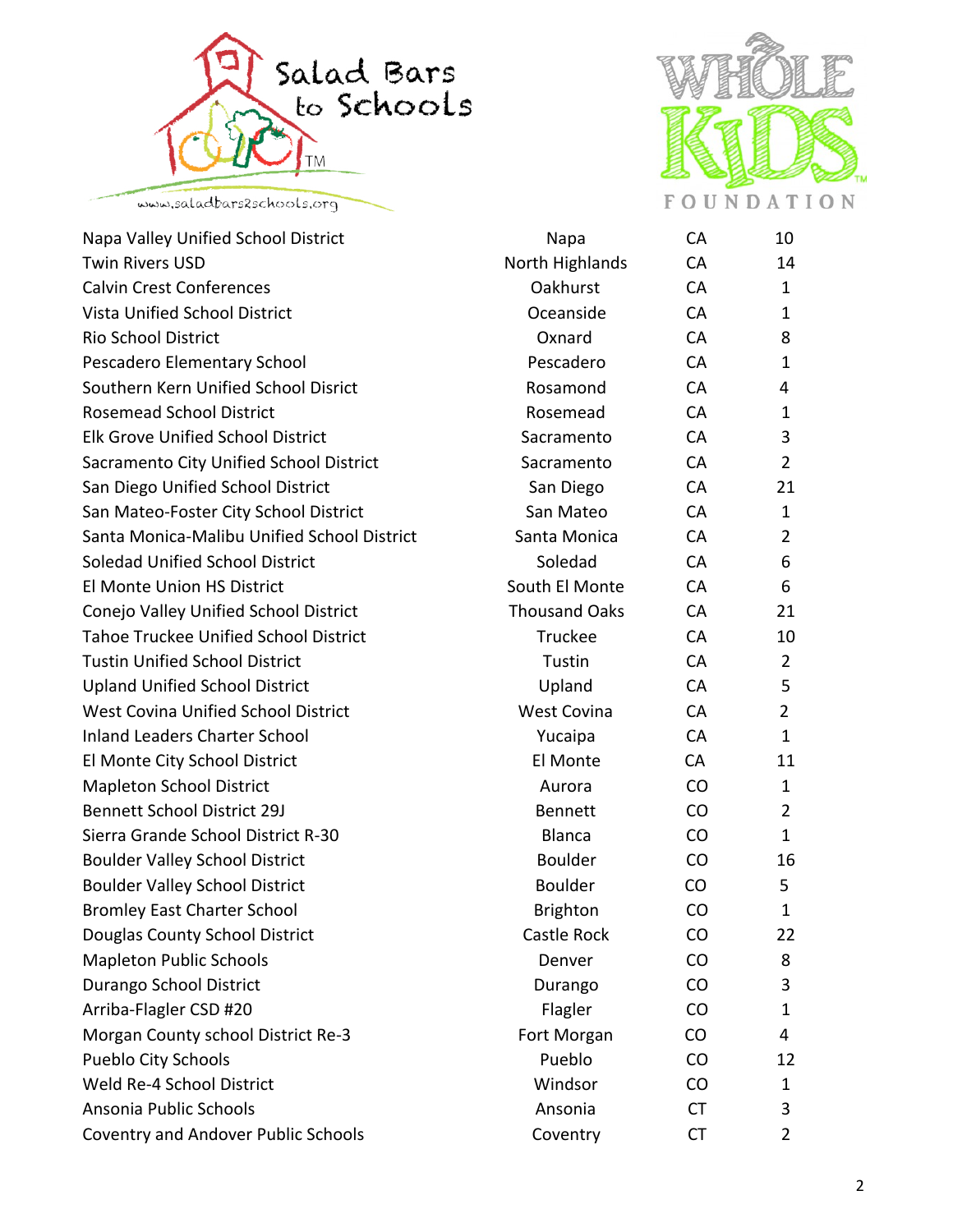



| Derby Public Schools                                | Derby                 | <b>CT</b> | 4              |
|-----------------------------------------------------|-----------------------|-----------|----------------|
| <b>Highville Charter School</b>                     | Hamden                | <b>CT</b> | 2              |
| <b>Groton Public Schools</b>                        | <b>Mystic</b>         | <b>CT</b> | 5              |
| New London Public Schools                           | New London            | <b>CT</b> | 5              |
| Pomperaug Regional School District 15               | Southbury             | <b>CT</b> | 3              |
| Daughter of Zion Junior Academy                     | Delray Beach          | FL.       | $\mathbf{1}$   |
| Golden Rule Academy                                 | <b>Fort Pierce</b>    | <b>FL</b> | $\mathbf{1}$   |
| City Of Hialeah Educational Academy                 | Hialeah               | <b>FL</b> | $\mathbf 1$    |
| <b>International Studies Charter School</b>         | Miami                 | <b>FL</b> | $\mathbf 1$    |
| Holy Cross Lutheran School                          | North Miami           | FL.       | $\mathbf{1}$   |
| <b>Faith Christian Academy</b>                      | Orlando               | <b>FL</b> | $\mathbf 1$    |
| <b>City of Pembroke Pines</b>                       | <b>Pembroke Pines</b> | <b>FL</b> | 5              |
| <b>Beulah Academy of Science</b>                    | Pensacola             | FL.       | $\mathbf{1}$   |
| <b>Turner County Board of Education</b>             | Ashburn               | GA        | 3              |
| <b>Hapeville Charter Schools</b>                    | <b>College Park</b>   | GA        | $\overline{2}$ |
| <b>Dalton Public Schools</b>                        | Dalton                | GA        | 8              |
| Coffee County                                       | Douglas               | GA        | 3              |
| <b>Gilmer County Schools</b>                        | Ellijay               | GA        | $\mathbf{1}$   |
| <b>Clay County Schools</b>                          | <b>Fort Gaines</b>    | GA        | $\mathbf{1}$   |
| <b>Towns County Schools</b>                         | Hiawassee             | GA        | 1              |
| <b>Gwinnett County Public Schools</b>               | Lawrenceville         | GA        | 30             |
| Jefferson County BOE                                | Louisville            | GA        | 3              |
| <b>Candler County</b>                               | Metter                | GA        | 3              |
| Savannah-Chatham Co. Public School System           | Savannah              | GA        | 51             |
| <b>Wesley International Academy</b>                 | <b>SE Atlanta</b>     | GA        | $\mathbf{1}$   |
| McDuffie County School District                     | Thomson               | GA        | 2              |
| Rabun County Board of Education                     | <b>Tiger</b>          | GA        | $\mathbf{1}$   |
| <b>Warren County Schools</b>                        | Warrenton             | GA        | $\overline{2}$ |
| Adel-Desoto - Minburn                               | Adel                  | ΙA        | 3              |
| Corning                                             | Corning               | IA        | 1              |
| <b>Schaller-Crestland Community</b>                 | Early                 | IA        | 2              |
| Mount Pleasant Community School District            | <b>Mount Pleasant</b> | IA        | $\mathbf 1$    |
| <b>Shenandoah Community School</b>                  | Shenandoah            | IA        | 1              |
| <b>Shenandoah School District</b>                   | Shenandoah            | IA        | 1              |
| <b>Bruneau-Grand View Joint School District 365</b> | <b>Bruneau</b>        | ID        | 1              |
| Gooding School District #231                        | Gooding               | ID        | 2              |
| West Ada School District                            | Meridian              | ID        | 3              |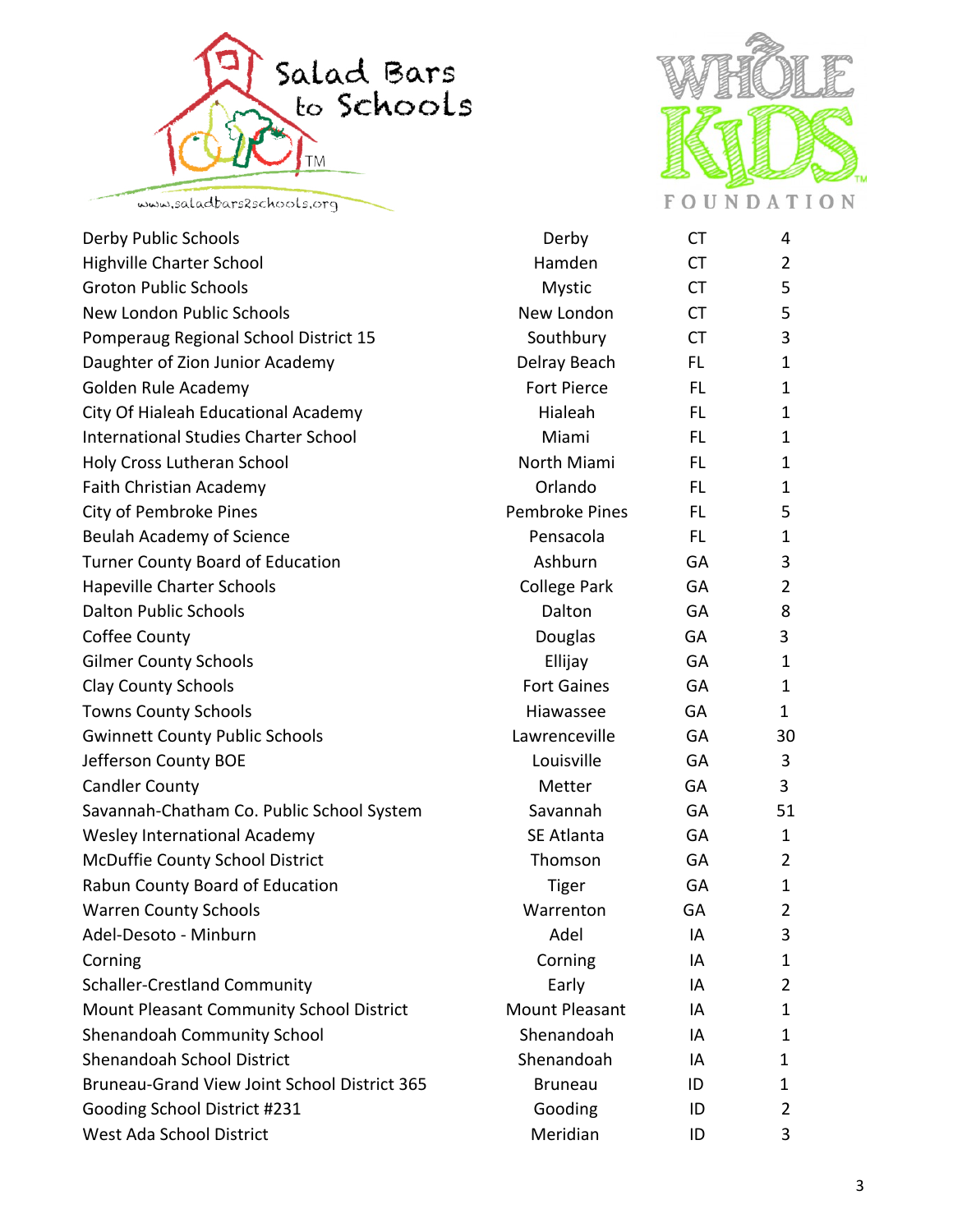



| Calumet CUSD #132                                | <b>Calumet Park</b> | IL        | $\overline{2}$ |
|--------------------------------------------------|---------------------|-----------|----------------|
| Central Community School Unit District #4        | Chebanse            | IL        | $\mathbf{1}$   |
| Edwardsville Community Unit School District 7    | Edwardsville        | IL        | 10             |
| <b>GAvin School District 37</b>                  | Ingleside           | IL        | $\overline{2}$ |
| Kankakee School District 111                     | Kankakee            | IL        | $\overline{4}$ |
| Wethersfield CUSD #230                           | Kewanee             | IL        | $\overline{2}$ |
| <b>Eastland School District</b>                  | Lanark              | IL        | $\mathbf{1}$   |
| Morris School District #54                       | <b>Morris</b>       | IL        | 1              |
| Saratoga Consolidated School District 60         | <b>Morris</b>       | IL        | $\mathbf 1$    |
| Peoria School District 150                       | Peoria              | IL        | 8              |
| Rockford Public Schools Dist. 205                | Rockford            | IL        | 8              |
| South Pekin District #137                        | South Pekin         | IL        | $\mathbf{1}$   |
| <b>Steger School District 194</b>                | Steger              | IL        | $\mathbf{1}$   |
| Harrison School District 36                      | <b>Wonder Lake</b>  | IL        | 1              |
| Evansville Lutheran School                       | Evansville          | IN        | $\mathbf 1$    |
| Queen of Peace / Diocese of Ft. Wayne South Benc | Mishawaka           | IN        | $\mathbf{1}$   |
| South Spencer County School Corporation          | Rockport            | IN        | 1              |
| <b>Scott County School District 2</b>            | Scottsburg          | IN        | 3              |
| South Bend Community School Corporation          | South Bend          | IN        | $\mathbf{1}$   |
| <b>MSD Of Warren County</b>                      | West Lebanon        | IN        | $\overline{2}$ |
| Renwick USD 267                                  | Andale              | <b>KS</b> | $\overline{2}$ |
| Lyndon USD 421                                   | Lyndon              | <b>KS</b> | $\mathbf{1}$   |
| Ashland Independent Schools                      | Ashland             | KY        | 8              |
| Covington Independent Public Schools             | Covington           | KY        | $\overline{2}$ |
| <b>Menifee County Schools</b>                    | Frenchburg          | KY        | $\mathbf{1}$   |
| The Learning Center @ Linlee                     | Lexington           | KY        | $\mathbf{1}$   |
| St. Tammany Parish School Board                  | Covington           | LA        | 21             |
| <b>Amherst Regional School District</b>          | Amherst             | MA        | $\mathbf{1}$   |
| Quabbin Regional School District                 | <b>Barre</b>        | MA        | 1              |
| Bellingham Public Schools-Nutrition Program      | Bellingham          | MA        | $\mathbf{1}$   |
| Berlin-Boylston Public School                    | Boylston            | MA        | 3              |
| Helen Y. Davis Leaedership Academy Charter       | Dorchester          | МA        | $\mathbf 1$    |
| Georgetown Public Schools                        | Georgetown          | МA        | $\overline{2}$ |
| South Shore Vocational Technical High School     | Hanover             | MA        | 1              |
| <b>Barnstable Public Schools</b>                 | <b>Hyannis</b>      | МA        | 3              |
| Freetown-Lakeville Regional School District      | Lakeville           | MA        | $\mathbf{1}$   |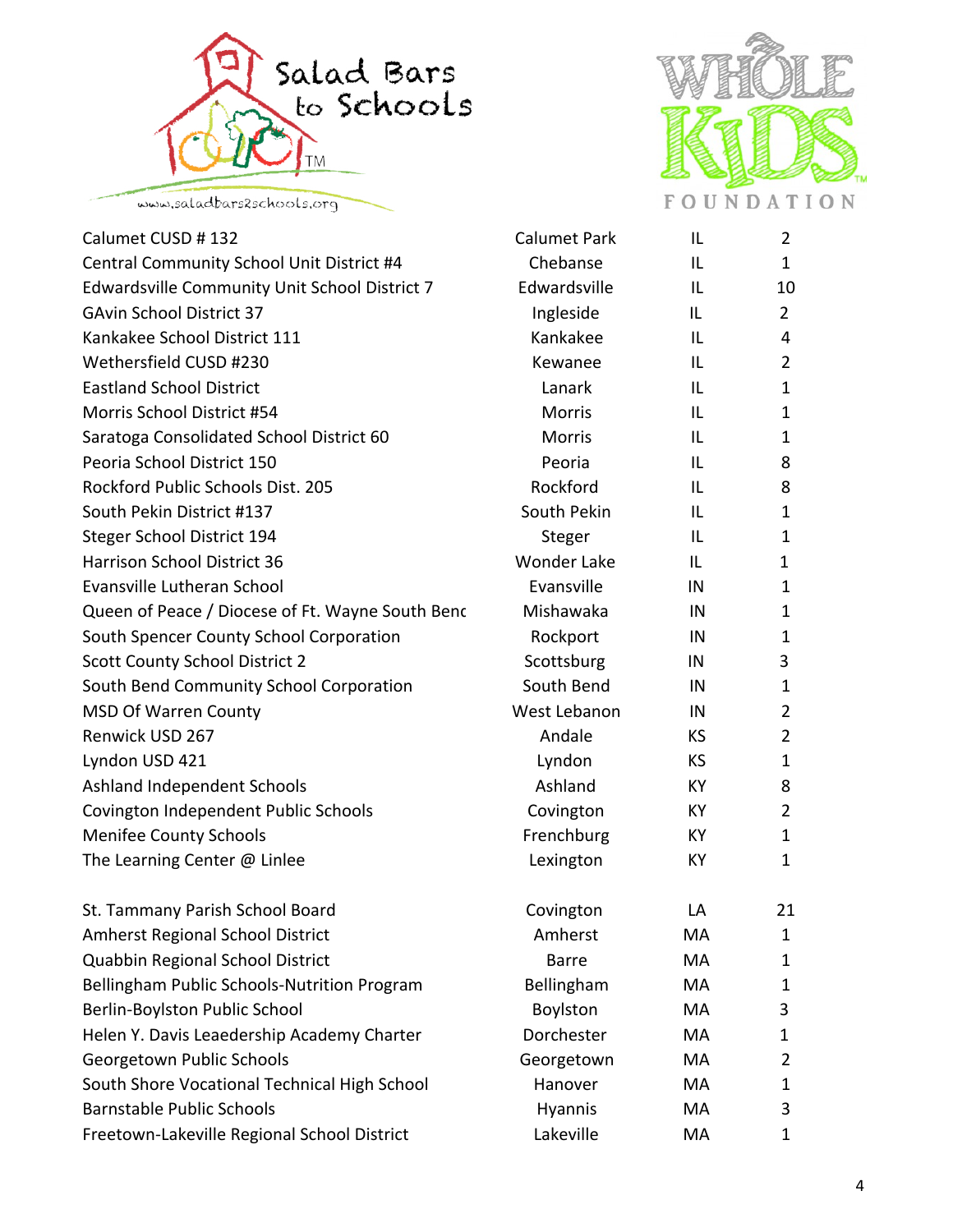



| Minuteman High School                       | Lexington            | MA        | $\mathbf{1}$   |
|---------------------------------------------|----------------------|-----------|----------------|
| Lynnfield Public Schools                    | Lynnfield            | MA        | $\overline{2}$ |
| Marblehead Community Charter Public School  | Marblehead           | MA        | $\mathbf{1}$   |
| <b>Melrose Public Schools</b>               | Melrose              | MA        | $\mathbf{1}$   |
| <b>Norfolk Public Schools</b>               | Norfolk              | MA        | $\mathbf{1}$   |
| <b>Scituate Public Schools</b>              | Scituate             | MA        | $\mathbf{1}$   |
| Southern Berkshire Regional School District | Sheffield            | MA        | $\mathbf{1}$   |
| Southern Berkshire Regional School District | Sheffield            | MA        | 1              |
| Springfield Public Schools                  | Springfield          | MA        | 3              |
| <b>Watertown Public Schools</b>             | Watertown            | MA        | 3              |
| <b>West Boylston Schools</b>                | <b>West Boylston</b> | MA        | $\mathbf 1$    |
| Lower Pioneer Valley                        | West Springfield     | MA        | $\mathbf{1}$   |
| <b>Westport Community Schools</b>           | Westport             | MA        | $\overline{2}$ |
| <b>Weymouth Public Schools</b>              | Weymouth             | MA        | $\mathbf{1}$   |
| <b>Baltimore City Public Schools</b>        | <b>Baltimore</b>     | <b>MD</b> | $\mathbf{1}$   |
| <b>Dorchester County Public Schools</b>     | Hurlock              | <b>MD</b> | $\mathbf{1}$   |
| <b>Montgomery County Public Schools</b>     | Rockville            | <b>MD</b> | 15             |
| MSAD 55                                     | Hiram                | <b>ME</b> | $\mathbf{1}$   |
| <b>Lewiston Public Schools</b>              | Lewiston             | <b>ME</b> | $\overline{2}$ |
| MSAD#59                                     | Madison              | ME        | $\overline{2}$ |
| Regional School Unit #34                    | Old Town             | <b>ME</b> | $\overline{2}$ |
| <b>Windham Raymond Schools</b>              | Windham              | <b>ME</b> | $\mathbf{1}$   |
| Van Buren Public Schools                    | <b>Belleville</b>    | MI        | $\mathbf{1}$   |
| <b>Benton Harbor Area Schools</b>           | <b>Benton Harbor</b> | MI        | $\mathbf{1}$   |
| <b>Bloomingdale Public Schools</b>          | Bloomingdale         | MI        | 3              |
| <b>Buena Vista</b>                          | <b>Buena Vista</b>   | MI        | $\mathbf{1}$   |
| <b>Burr Oak Community Schools</b>           | <b>Burr Oak</b>      | MI        | 1              |
| <b>Atherton Community Schools</b>           | <b>Burton</b>        | MI        | $\mathbf{1}$   |
| <b>Byron Area Schools</b>                   | Byron                | MI        | $\mathbf{1}$   |
| Cassopolis Public Schools                   | Cassopolis           | MI        | 2              |
| <b>Coloma Community Schools</b>             | Coloma               | MI        | 5              |
| Davison School                              | Davison              | MI        | 1              |
| <b>Dryden Community Schools</b>             | Dryden               | MI        | $\mathbf{1}$   |
| East Jordan Public Schools                  | East Jordan          | MI        | 1              |
| <b>Bay Pines Center</b>                     | Escanaba             | MI        | 1              |
| Gaylord                                     | Gaylord              | MI        | 1              |
| <b>Gwinn Area Community Schools</b>         | Gwinn                | MI        | 3              |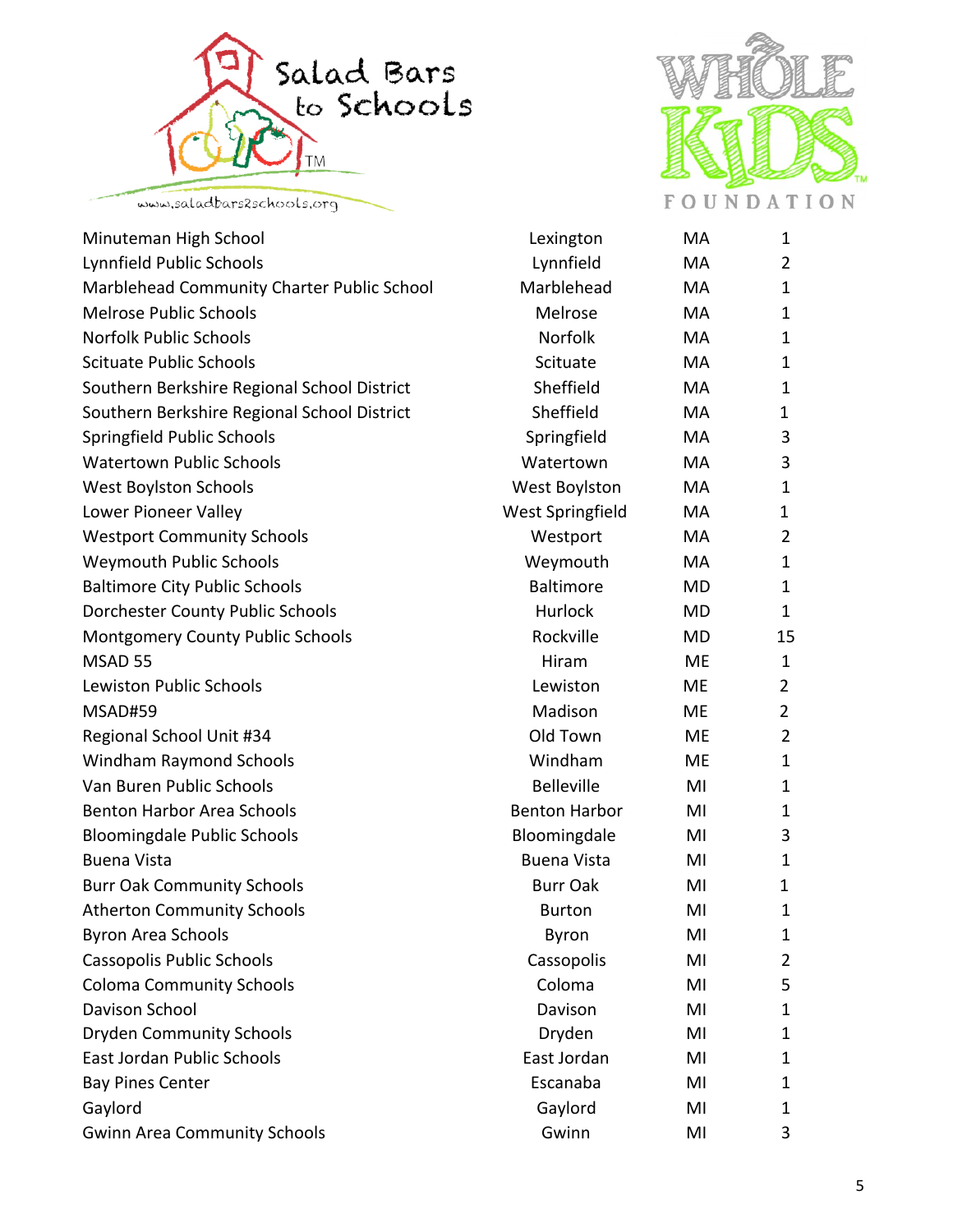



| <b>Hazel Park Schools</b>               | <b>Hazel Park</b>      | MI        | $\mathbf 1$    |
|-----------------------------------------|------------------------|-----------|----------------|
| Houghton-Portage Township Schools       | Houghton               | MI        | $\mathbf 1$    |
| <b>Ironwood Area Schools</b>            | Ironwood               | MI        | $\overline{2}$ |
| <b>Comstock Public Schools</b>          | Kalamazoo              | MI        | $\mathbf 1$    |
| <b>Waverly Community Schools</b>        | Lansing                | MI        | $\overline{2}$ |
| Lawton Community Schools                | Lawton                 | MI        | $\overline{2}$ |
| Lamphere Schools                        | <b>Madison Heights</b> | MI        | $\overline{2}$ |
| <b>Mattawan Consolidated School</b>     | Mattawan               | MI        | 3              |
| <b>Merrill Community Schools</b>        | Merrill                | MI        | $\mathbf{1}$   |
| <b>Mt Morris Consolidated Schools</b>   | Mt Morris              | MI        | 2              |
| <b>Brandon School District</b>          | Ortonville             | MI        | $\mathbf{1}$   |
| Oscoda Area Schools                     | Oscoda                 | MI        | $\mathbf{1}$   |
| <b>Otsego Public Schools</b>            | Otsego                 | MI        | $\mathbf 1$    |
| Rudyard Area Schools                    | Rudyard                | MI        | $\mathbf{1}$   |
| <b>Schoolcraft Schools</b>              | Schoolcraft            | MI        | 3              |
| <b>Shelby Public Schools</b>            | Shelby                 | MI        | 2              |
| Morey PSA                               | Shepherd               | MI        | $\mathbf{1}$   |
| <b>Swartz Creek Community Schools</b>   | <b>Swartz Creek</b>    | MI        | $\overline{7}$ |
| <b>Walled Lake Consolidated Schools</b> | <b>Walled Lake</b>     | MI        | 6              |
| Michigan Collegiate                     | Warren                 | MI        | $\mathbf{1}$   |
| <b>Detroit Public Schools</b>           | Detroit                | MI        | $\overline{2}$ |
| Paladin Academy                         | <b>Blaine</b>          | MN        | $\mathbf 1$    |
| Cologne Academy                         | Cologne                | MN        | $\mathbf{1}$   |
| ISD #696                                | Ely                    | <b>MN</b> | $\overline{2}$ |
| North Lakes Academy                     | <b>Forest Lake</b>     | MN        | $\mathbf 1$    |
| Grygla School                           | Grygla                 | MN        | $\mathbf{1}$   |
| <b>Tri-County School</b>                | Karlstad               | <b>MN</b> | $\mathbf 1$    |
| Long Prairie/Grey Eagle District 2753   | Long Prairie           | MN        | $\mathbf{1}$   |
| St. Timothy's School                    | Maple Lake             | MN        | $\mathbf{1}$   |
| Holy Redeemer School                    | Marshall               | MN        | $\mathbf{1}$   |
| Minneota Public School                  | Minneota               | MN        | $\mathbf 1$    |
| heron lake okabena school               | Okabena                | ΜN        | $\mathbf{1}$   |
| <b>Perham-Dent Schools</b>              | Perham                 | MN        | $\mathbf{1}$   |
| Staples/Motley School District 2170     | <b>Staples</b>         | <b>MN</b> | 3              |
| Waconia Public School District          | Waconia                | ΜN        | 3              |
| <b>TEAM Academy</b>                     | Waseca                 | MN        | $\mathbf 1$    |
| Ashby Public School District            | Ashby                  | MN        | $\mathbf 1$    |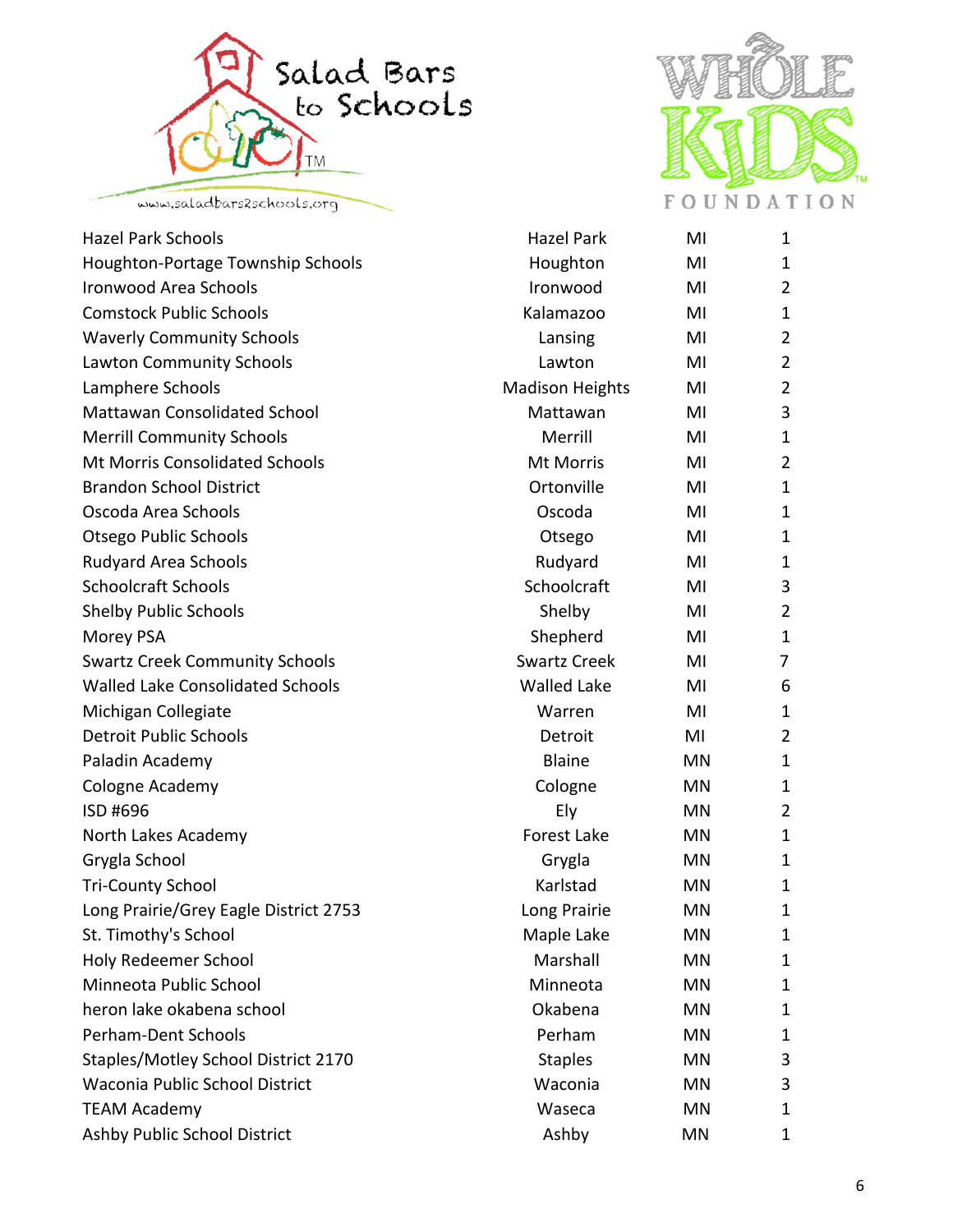



| SSD#1, Minneapolis Public Schools               | Minneapolis         | MN        | 2              |
|-------------------------------------------------|---------------------|-----------|----------------|
| <b>WWG Schools</b>                              | <b>Walnut Grove</b> | <b>MN</b> | $\overline{2}$ |
| Fox C-6 School District                         | Arnold              | <b>MO</b> | $\mathbf{1}$   |
| Southern Boone R-1 Schools                      | Ashland             | <b>MO</b> | 3              |
| Ralls R <sub>2</sub>                            | Center              | <b>MO</b> | 1              |
| <b>Chaddwick R-1 School District</b>            | Chadwick            | <b>MO</b> | $\overline{2}$ |
| Eldon R-1 School District                       | Eldon               | <b>MO</b> | $\overline{2}$ |
| Southwest Livingston County R-1 School District | Ludlow              | <b>MO</b> | 1              |
| Marshfield R-1 School District                  | Marshfield          | <b>MO</b> | $\overline{2}$ |
| <b>Westview C-6</b>                             | Neosho              | <b>MO</b> | $\mathbf{1}$   |
| Adair Co. R 1                                   | Novinger            | <b>MO</b> | 1              |
| Raymore-Peculioar Schools                       | Peculiar            | <b>MO</b> | 10             |
| Dunklin R-V School District                     | Pevely              | <b>MO</b> | $\overline{2}$ |
| Normandy Schools Collaborative                  | <b>St Louis</b>     | <b>MO</b> | 1              |
| <b>St Louis Public School District</b>          | St. Louis           | <b>MO</b> | 5              |
| <b>Morgan County R-2</b>                        | Versailles          | <b>MO</b> | $\overline{2}$ |
| Quitman County School District                  | Marks               | <b>MS</b> | 3              |
| <b>Oxford School District</b>                   | Oxford              | <b>MS</b> | 5              |
| The Piney Woods School                          | Piney Woods         | <b>MS</b> | $\overline{2}$ |
| <b>Tupelo Public School District</b>            | Tupelo              | <b>MS</b> | $\overline{2}$ |
| <b>Fromberg Public Schools</b>                  | Fromberg            | MT        | $\mathbf{1}$   |
| Hinsdale Public School                          | Hinsdale            | МT        | $\mathbf{1}$   |
| Livingston School Districts 4 1                 | Livingston          | МT        | 4              |
| <b>Manhattan Public School</b>                  | Manhattan           | МT        | $\mathbf 1$    |
| Missoula County Public Schools                  | Missoula            | МT        | 9              |
| Park City School District #5                    | Park City           | МT        | 1              |
| Plentywood School District #20                  | Plentywood          | МT        | $\mathbf 1$    |
| <b>Troy Public Schools</b>                      | <b>Troy</b>         | MT        | $\mathbf{1}$   |
| <b>Buncombe County Schools</b>                  | Arden               | <b>NC</b> | $\mathbf{1}$   |
| Jackson County Public Schools                   | Sylva               | <b>NC</b> | 1              |
| <b>Berthold Public School</b>                   | Berthold            | <b>ND</b> | 2              |
| <b>Carrington Public School</b>                 | Carrington          | <b>ND</b> | $\mathbf{1}$   |
| Laurel-Concord Public School                    | Laurel              | <b>NE</b> | 1              |
| <b>Morrill Public Schools</b>                   | Morrill             | <b>NE</b> | $\mathbf 1$    |
| <b>North Bend Central Public Schools</b>        | North Bend          | <b>NE</b> | $\overline{2}$ |
| Sts. Peter and Paul Catholic School             | Omaha               | <b>NE</b> | 1              |
| <b>Schuyler Community Schools</b>               | Schuyler            | <b>NE</b> | 1              |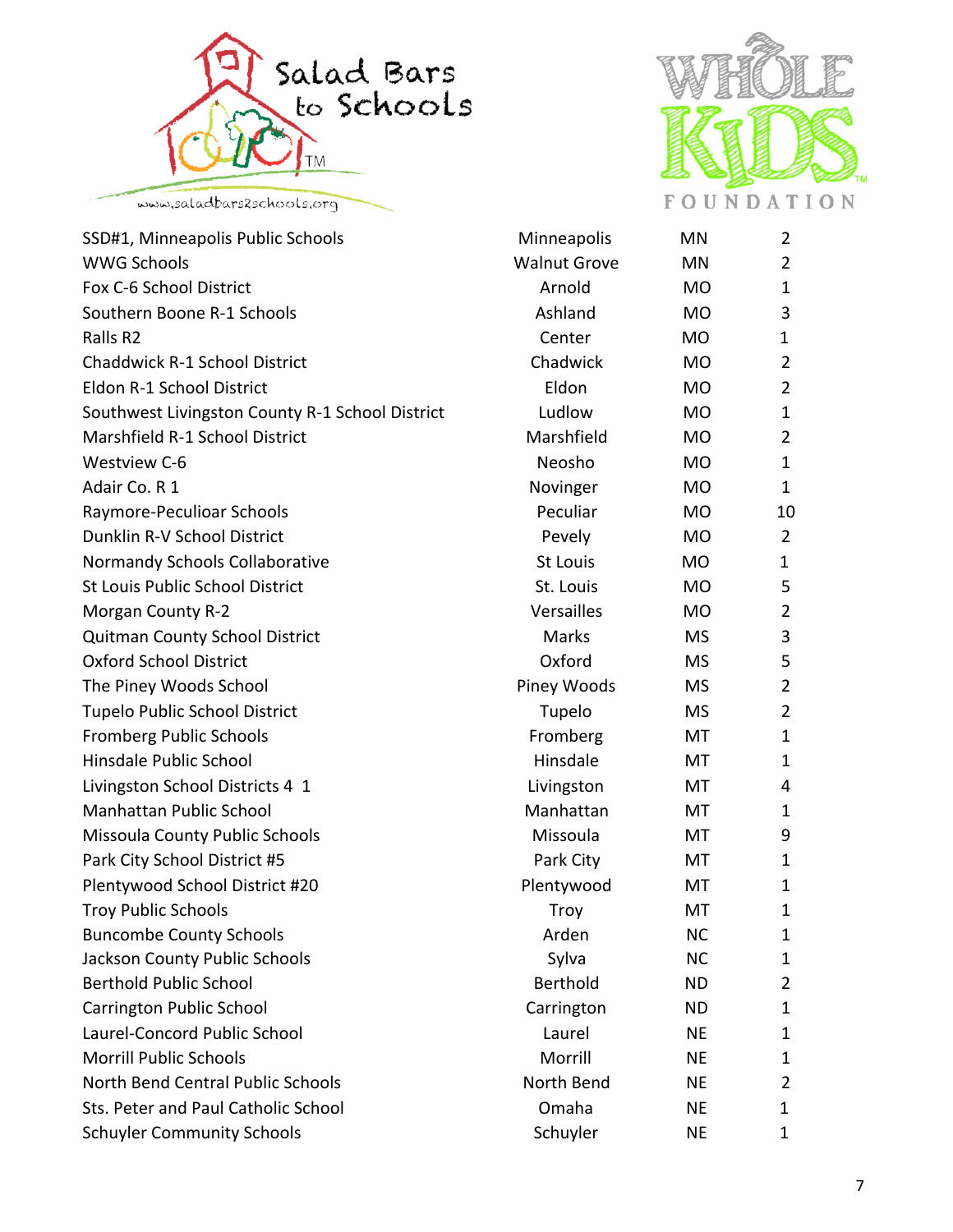



| <b>Spalding Academy</b>                         | Spalding             | <b>NE</b> | $\mathbf{1}$   |
|-------------------------------------------------|----------------------|-----------|----------------|
| <b>Epping School District</b>                   | <b>Epping</b>        | <b>NH</b> | $\overline{2}$ |
| Winnacunnet High School                         | Hampton              | <b>NH</b> | $\mathbf{1}$   |
| <b>Henniker Community School</b>                | Henniker             | <b>NH</b> | $\mathbf{1}$   |
| Hooksett, NH School District                    | Hooksett             | <b>NH</b> | 2              |
| Kensington School District                      | Kensington           | <b>NH</b> | $\mathbf{1}$   |
| <b>Milford School District</b>                  | Milford              | <b>NH</b> | 3              |
| <b>Newmarket School Nutrition Program</b>       | Newmarket            | <b>NH</b> | $\mathbf{1}$   |
| Bergen Arts and Science Charter School          | Garfield             | <b>NJ</b> | $\mathbf 1$    |
| The Hackensack Board of Education               | <b>Hackensack</b>    | <b>NJ</b> | 5              |
| Jersey City                                     | Jersey City          | <b>NJ</b> | 3              |
| Philip's Academy Charter School of Paterson     | Paterson             | <b>NJ</b> | 1              |
| Perth Amboy Board of Education                  | Perth Amboy          | <b>NJ</b> | $\mathbf{1}$   |
| Somerville Public Schools                       | Somerville           | <b>NJ</b> | $\mathbf{1}$   |
| <b>West New York School District</b>            | <b>West New York</b> | <b>NJ</b> | 6              |
| El Camino Real Academy                          | Albuquerque          | <b>NM</b> | $\overline{2}$ |
| Douglas County School District                  | Minden               | <b>NV</b> | 9              |
| <b>Byron Bergen CSD</b>                         | Bergen               | <b>NY</b> | $\mathbf{1}$   |
| <b>Brewster Central School District</b>         | <b>Brewster</b>      | <b>NY</b> | 3              |
| <b>Bnos Yakov School</b>                        | Brooklyn             | NY        | 1              |
| St. Joseph University School                    | <b>Buffalo</b>       | <b>NY</b> | 1              |
| Dansville Central School                        | <b>Dansville</b>     | <b>NY</b> | $\overline{2}$ |
| <b>Fallsburg CSD</b>                            | Fallsburg            | NY        | $\overline{2}$ |
| Liberty Central School District                 | Liberty              | <b>NY</b> | 3              |
| New Directions Henrietta G. Lewis Campus School | Lockport             | <b>NY</b> | $\mathbf{1}$   |
| St. Margaret's School                           | Mattydale            | NY        | $\mathbf{1}$   |
| Newburgh Enlarged City Schoool District         | Newburgh             | <b>NY</b> | 3              |
| Oakfield Alabama CSD                            | Oakfield             | <b>NY</b> | $\mathbf{1}$   |
| Rondout Valley Central School District          | <b>Stone Ridge</b>   | <b>NY</b> | 1              |
| <b>Amherst Exempted Village Schools</b>         | Amherst              | OH        | 3              |
| Arcadia Local School                            | Arcadia              | OH        | 3              |
| <b>Athens City School District</b>              | Athens,              | OH        | $\mathbf 1$    |
| <b>Brookfield Local School District</b>         | <b>Brookfield</b>    | <b>OH</b> | 2              |
| <b>Canfield Local Schools</b>                   | Canfield             | OH        | $\mathbf{1}$   |
| Holy Family School                              | Cincinnati           | OH        | 1              |
| Ramah Junior Academy                            | Cleveland            | <b>OH</b> | 1              |
| Columbia School District                        | Columbia Station     | OH        | 2              |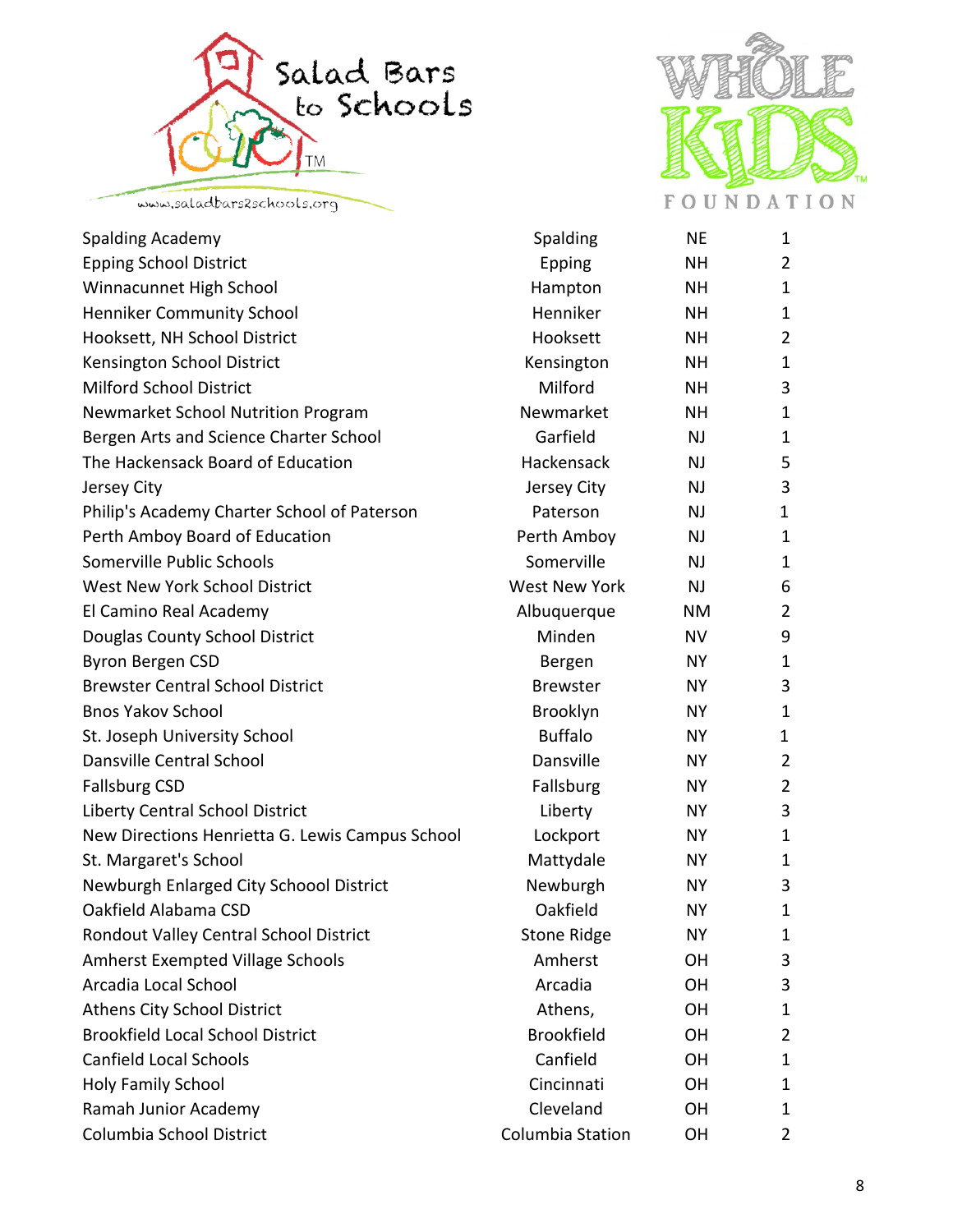





| <b>Bexley City Schools</b>               | Columbus                | OН        | $\mathbf{1}$   |
|------------------------------------------|-------------------------|-----------|----------------|
| <b>Worthington City Schools</b>          | Columbus                | OH        | 2              |
| Maplewood Local School District          | Cortland                | OH        | $\mathbf{1}$   |
| <b>Dalton Local Schools</b>              | Dalton                  | <b>OH</b> | $\overline{2}$ |
| <b>Claymont City Schools</b>             | Dennison                | OH        | 1              |
| <b>Elyria City Schools</b>               | Elyria                  | <b>OH</b> | 7              |
| <b>Heath City Schools</b>                | Heath                   | <b>OH</b> | $\overline{2}$ |
| Huron City Schools                       | Huron                   | OH        | 3              |
| <b>Hebrew Academy of Cleveland</b>       | Lyndhurst               | OH        | $\mathbf{1}$   |
| Kings Local School District              | Maineville              | OH        | $\mathbf{1}$   |
| Maplewood Local School District          | North Bloomfield        | OH        | 1              |
| <b>Pickerington Local Schools</b>        | Pickerington            | <b>OH</b> | $\overline{2}$ |
| <b>Richmond Heights Local Schools</b>    | <b>Richmond Heights</b> | <b>OH</b> | $\overline{2}$ |
| <b>Noble Local School District</b>       | Sarahsville             | OH        | 2              |
| Sebring Local Schools                    | Sebring                 | <b>OH</b> | $\mathbf{1}$   |
| Van Wert City Schools                    | Van Wert                | <b>OH</b> | $\mathbf{1}$   |
| <b>Afton Public Schools</b>              | Afton                   | OK        | $\mathbf 1$    |
| <b>Meeker Public School</b>              | Meeker                  | OK        | $\mathbf{1}$   |
| Oklahoma City Public Schools             | Oklahoma City           | OK        | 14             |
| <b>Bethel Public School</b>              | Shawnee                 | OK        | 3              |
| <b>Shawnee Public Schools</b>            | Shawnee                 | OK        | 3              |
| <b>Springer Public Schools</b>           | Springer                | OK        | $\mathbf{1}$   |
| <b>Stillwater Public Schools</b>         | Stillwater              | OK        | $\mathbf 1$    |
| St. Andrew Nativity School               | Portland                | <b>OR</b> | $\mathbf{1}$   |
| Umatilla School District                 | Umatilla                | <b>OR</b> | 3              |
| <b>Parkland School District</b>          | Allentown               | PA        | 5              |
| <b>Carmichaels Area School District</b>  | Carmichaels             | PA        | $\overline{2}$ |
| <b>Central Bucks School District</b>     | Doylestown              | PA        | 4              |
| Northern Tioga School District           | Elkland                 | PA        | 3              |
| Lackawanna Trail School District         | Factoryville            | PA        | 2              |
| <b>Ringgold School District</b>          | Finleyville             | PA        | $\overline{2}$ |
| Saucon Valley School District            | Hellertown              | PA        | $\mathbf 1$    |
| Jefferson-Morgan School District         | Jefferson               | PA        | 1              |
| Jenkintown School District               | Jenkintown              | PA        | 1              |
| Leechburg Area School District           | Leechburg               | PA        | 1              |
| Loyalsock Township School District       | Montoursville           | PA        | 1              |
| Richard Allen Preparatory Charter School | Philadelphia            | PA        | 1              |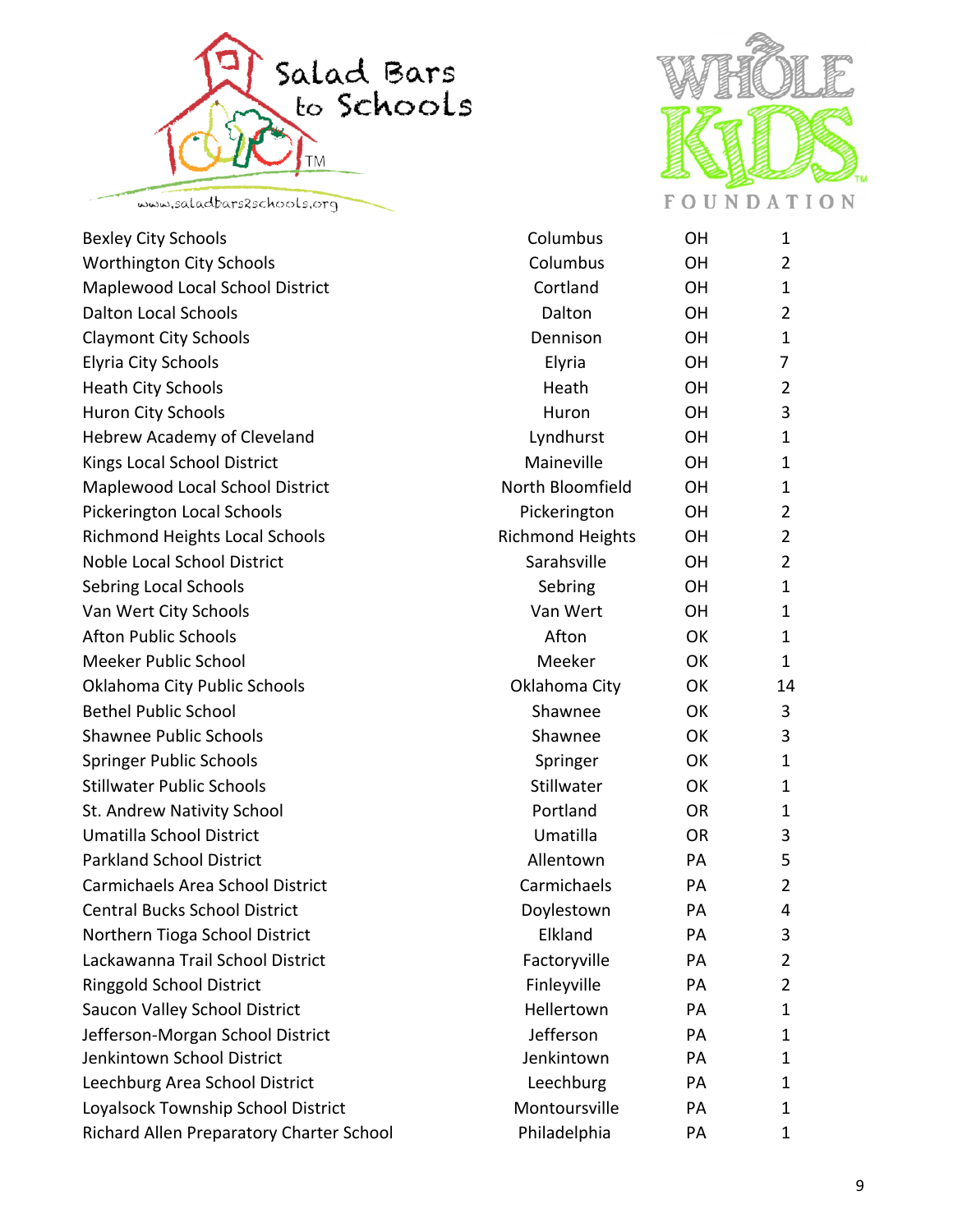



| Manchester Academic Charter School                  | Pittsburgh           | PA             | $\overline{2}$ |
|-----------------------------------------------------|----------------------|----------------|----------------|
| <b>Pottstown School District</b>                    | Pottstown            | PA             | $\mathbf{1}$   |
| West Side Career and Technology Center              | Pringle              | PA             | $\mathbf{1}$   |
| Avon Grove School District                          | <b>West Grove</b>    | PA             | $\mathbf{1}$   |
| Saint Alexis Catholic School                        | Wexford              | PA             | $\mathbf{1}$   |
| Segue Institute for Learning                        | <b>Central Falls</b> | R <sub>l</sub> | $\mathbf{1}$   |
| Foster-Glocester Regional School District           | North Scituate       | R <sub>l</sub> | $\overline{2}$ |
| Providence Public School District                   | Providence           | R <sub>l</sub> | 13             |
| Highlander Charter School                           | Warren               | R <sub>l</sub> | $\mathbf{1}$   |
| <b>Richland County School District One</b>          | Columbia             | <b>SC</b>      | 29             |
| <b>Greenwood School District 50</b>                 | Greenwood            | <b>SC</b>      | 12             |
| Spartanburg County School District 6                | Spartanburg          | <b>SC</b>      | 9              |
| Florence County School District Four                | Timmonsville         | <b>SC</b>      | $\mathbf{1}$   |
| <b>Arlington School District</b>                    | Arlington            | <b>SD</b>      | $\mathbf{1}$   |
| Lake Preston School                                 | Lake Preston         | <b>SD</b>      | $\mathbf{1}$   |
| <b>Watertown Catholic Schools Inc.</b>              | Watertown            | <b>SD</b>      | $\mathbf{1}$   |
| <b>WAUBAY SCHOOL DISTRICT 18-3</b>                  | <b>WAUBAY</b>        | <b>SD</b>      | $\mathbf{1}$   |
| <b>Clarksvile Montgomery County Schools</b>         | Clarksville          | <b>TN</b>      | 9              |
| <b>Cleveland City Schools</b>                       | Cleveland            | <b>TN</b>      | 3              |
| <b>Putnam County School Nutrition</b>               | Cookeville           | <b>TN</b>      | 3              |
| <b>Washington County Schools</b>                    | Jonesborough         | <b>TN</b>      | 5              |
| <b>Oneida Special School District</b>               | Oneida               | <b>TN</b>      | $\mathbf{1}$   |
| <b>Franklin County Tennessee Schools</b>            | Winchester           | <b>TN</b>      | $\mathbf{1}$   |
| Manor ISD                                           | Austin               | <b>TX</b>      | $\mathbf{1}$   |
| Goldburg ISD                                        | <b>Bowie</b>         | <b>TX</b>      | $\mathbf{1}$   |
| <b>Brownsville ISD</b>                              | <b>Brownsville</b>   | <b>TX</b>      | 10             |
| Cleveland ISD                                       | Cleveland            | <b>TX</b>      | $\mathbf{1}$   |
| Crystal City ISD                                    | Crystal City         | <b>TX</b>      | 5              |
| Richardson Independent School District              | <b>Dallas</b>        | TХ             | $\overline{L}$ |
| Denton Independent School District                  | Denton               | TX             | 3              |
| Canutillo ISD                                       | El Paso              | <b>TX</b>      | 10             |
| <b>Edcouch-Elsa ISD--Child Nutrition Department</b> | Elsa                 | <b>TX</b>      | 4              |
| <b>FORT WORTH ISD</b>                               | <b>FORT WORTH</b>    | TX             | 1              |
| Frisco ISD                                          | Frisco               | <b>TX</b>      | 8              |
| <b>Texas Serenity Academy</b>                       | Houston              | TX             | $\mathbf{1}$   |
| Hurst Euless Bedford Independent School District    | Hurst                | <b>TX</b>      | $\mathbf{1}$   |
| Irving Independent School District                  | Irving               | <b>TX</b>      | 17             |